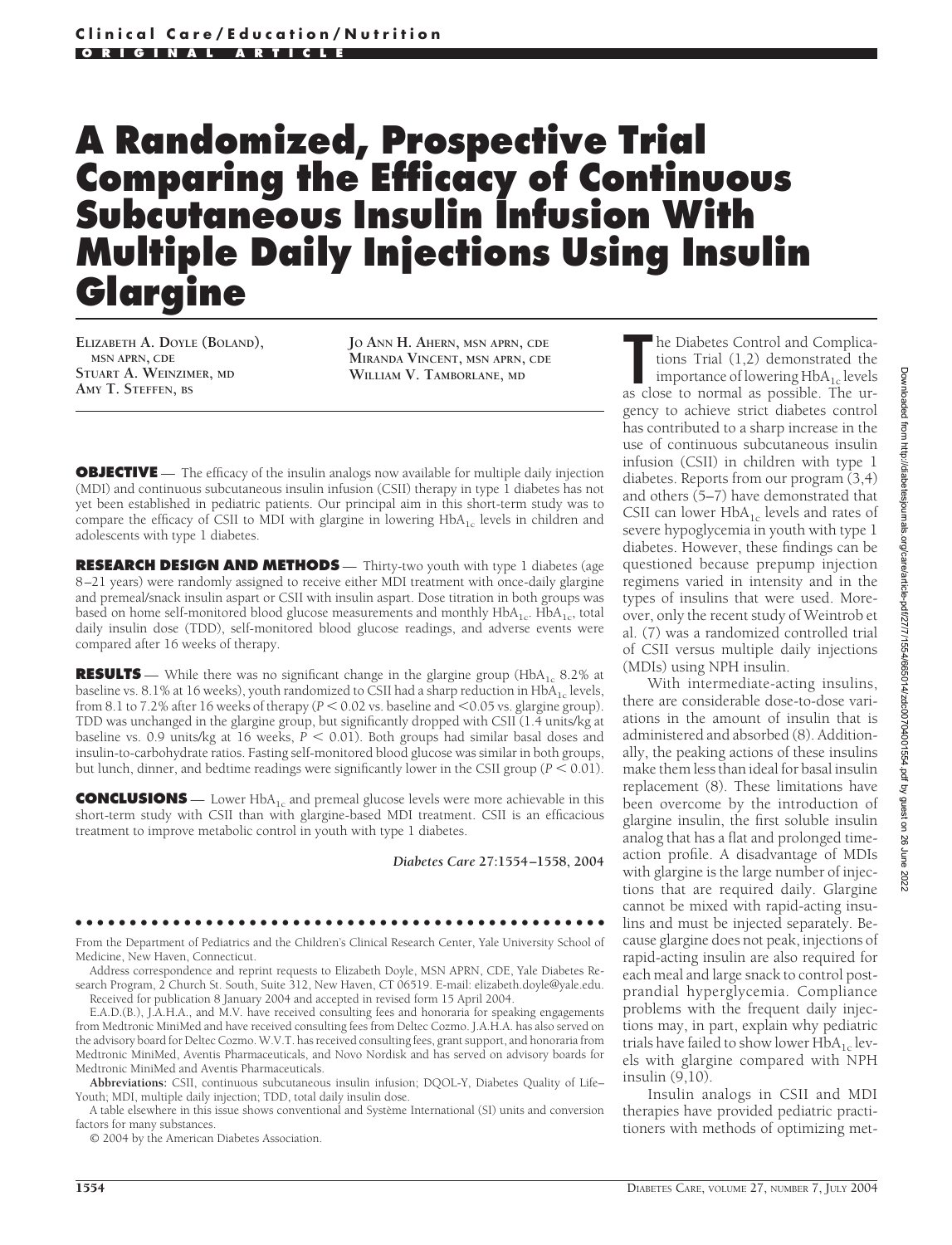abolic control of type 1 diabetes that were not available during the Diabetes Control and Complications Trial. Nevertheless, the relative efficacy of these treatments in youth with type 1 diabetes has not been determined. The present randomized clinical trial was consequently undertaken with a principal aim of comparing the efficacy of CSII and MDIs with glargine in lowering  $HbA_{1c}$  levels in youth with type 1 diabetes in this short-term study.

## **RESEARCH DESIGN AND**

**METHODS** — Patients were recruited from the Yale Children's Diabetes Clinic and were eligible for this study if they were aged 8–21 years, inclusively; otherwise healthy except for treated thyroid or celiac disease; treated with insulin for at least 6 months; naïve to CSII and glargine; were willing to perform at least four blood glucose tests per day; and had a screening  $HbA_{1c}$  level between 6.5 and 11%. The parents and older patients (age  $\geq$ 18 years) gave written, informed consent, and younger patients gave written assent for inclusion in the study, which was approved by the Yale University School of Medicine Human Investigations Committee.

## Procedures

Information regarding this study was posted in the waiting room of the diabetes clinic. Patients meeting eligibility criteria were invited to participate during a routine diabetes clinic visit. Once consent and assent were obtained,  $HbA_{1c}$  was measured and baseline assessments were completed. Patients were given the Lifescan InDuo meter, asked to do four fingerstick blood glucose tests per day, and instructed to keep written records of blood glucose levels. The investigator evaluated each subject's ability to use carbohydrate counting. If further teaching was necessary, the subject met with a dietitian before the next visit. Patients were asked to treat all simple hypoglycemic events with glucose tablets. Patients were sent home with instructional aids (videos and written literature) on CSII and MDI therapy to review before randomization.

Patients returned in 1–2 weeks, and glucose measurements were reviewed to confirm that they had complied with study requirements. Patients were then randomized to treatment with CSII or MDIs with glargine insulin (henceforth

referred to as the glargine group). The randomization process was completed by the center's Investigational Pharmacy. Subjects were stratified according to sex and age  $($  18 and  $\geq 18$  years). Within each stratum, a randomization scheme was generated using a random number table with a block size of four.

CSII patients were treated with Medtronic MiniMed 508 or Paradigm 511 pumps with insulin aspart. They participated in a 90-min pump training session and a 45-min follow-up 2 days later. The initial basal CSII dose was  ${\sim}50\%$  of the total daily insulin dose (TDD), as previously described (4). Patients were instructed to treat two consecutive high blood glucose levels as potential catheter occlusions, change the site, and take a correction dose of aspart by injection. Pumps and pump supplies were provided. Glargine patients received a 45 min training session for the use of insulin using pens for premeal aspart insulin. The initial dose of glargine was calculated as 80% of their TDD of NPH or lente, according to usual practice guidelines with glargine. Glargine was given in the morning or at bedtime. In both groups, initial carbohydrate-to-insulin ratios and correction doses were based on their prerandomization insulin doses or on age and pubertal stage (11). Patients were advised to use the prescribed carbohydrate-toinsulin ratio for all meals and snacks that were  $\geq$ 15 g of carbohydrate and received education on the management of hypoand hyperglycemia. All education sessions were conducted as individual rather than group sessions. Parents were included for subjects aged  $\leq$ 13 years. The coordinator contacted all patients daily by phone for dosage adjustments during the first 1–2 weeks of the study. After 2 weeks, subjects used the clinic's usual oncall service if any problems developed. Treatment goals were the same for both groups and included an  $HbA_{1c} < 7\%$  according to the prevailing American Diabetes Association guidelines (12). Blood glucose targets were 70–120 mg/dl before meals and 90–150 mg/dl at bedtime.

Patients returned for monthly follow-up visits and were compensated US\$25 to cover travel expenses for each visit attended. Clinical data were recorded using a standardized case report form,  $HbA_{1c}$  was measured, and blood glucose diary data were collected. Patients were instructed to report any severe hypoglycemia resulting in coma or seizure or any other unexpected adverse events to the study staff within 24 h.

## Measurements

HbA<sub>1c</sub> was measured using the DCA 2000 (Bayer, Tarrytown, NY) instrument (nondiabetic range 4.2–6.3%). The interassay coefficient of variation for our DCA 2000 instrument is 3.6% at a normal  $HbA_{1c}$ level (5.3%) and 2.7% at a moderately elevated level (9.2%).

Quality of life was measured at baseline and 16 weeks with the Diabetes Quality of Life–Youth (DQOL-Y) scale of Ingersoll and Marrero (13).

## Data analysis

Demographic and clinical data were entered into the Yale Trial DB database and checked for accuracy. Descriptive statistics were used to describe the samples. Comparisons were carried out using intention-to-treat analysis with the last observation carried forward for missing data. Because  $HbA_{1c}$  levels reflect the previous 3 months of metabolic control, only baseline and 16-week data were used for statistical comparisons. Paired *t* tests were used for within-group comparisons of  $HbA_{1c}$  and insulin doses. ANOVA tests were used for between-group comparisons of  $HbA_{1c}$  levels and insulin doses at 16 weeks. Analyses of postrandomization blood glucose values were restricted to the four required preprandial blood tests, sorted by meal, and compared using unpaired *t* tests. Repeated-measures ANOVA tests were used to determine whether the frequency of self-monitored blood glucose varied over time. Change in BMI was calculated as the actual change in BMI from baseline to the 16-week visit, measured in kilograms per square meter. Data are presented as means  $\pm$  SD.

**RESULTS** — An on-site investigator was notified if an eligible patient expressed interest in the study during a routine diabetes visit. The study was then described at length by an investigator, who reinforced that this study was of short duration and could potentially serve as an excellent opportunity to improve diabetes control. The first 32 patients who met all eligibility criteria were invited to enroll in the study, and all agreed to participate. Seven patients (three in the glargine group and four in the CSII group) required additional education in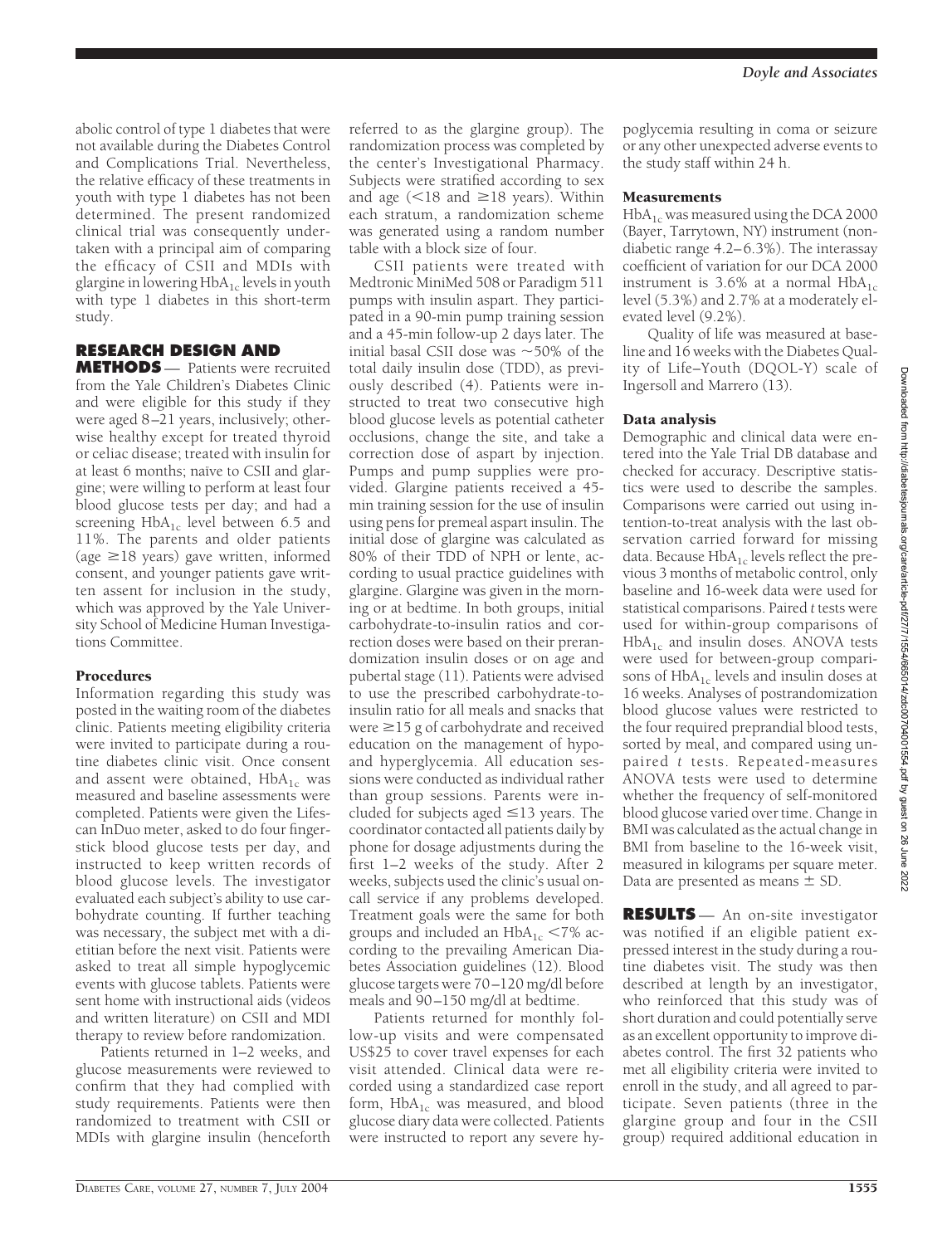#### *Pumps versus glargine*

#### **Table 1—***Baseline clinical characteristics of the two treatment groups*

|                                       | <b>CSII</b>     | MDI             | P     |
|---------------------------------------|-----------------|-----------------|-------|
| n                                     | 16              | 16              |       |
| Age (years)                           | $12.5 \pm 3.2$  | $13 \pm 2.8$    | 0.637 |
| Sex(F/M)                              | 10/6            | 8/8             | 0.722 |
| Race (white/Hispanic/black)           | 11/3/2          | 13/2/1          | 0.705 |
| Duration of diabetes (years)          | $6.8 \pm 3.8$   | $5.6 \pm 4.0$   | 0.391 |
| Initial treatment (no. of injections) | 12 b.i.d./4 MDI | 14 b.i.d./2 MDI | 0.654 |
| TDD prestudy enrollment (units/kg)    | $1.4 \pm 0.5$   | $1.1 \pm 0.3$   | 0.087 |
|                                       |                 |                 |       |

Data are means  $\pm$  SD.

carbohydrate counting. As shown in Table 1, both groups were similar with respect to baseline clinical characteristics. All of the patients completed the 16-week treatment phase of the study, with the exception of an adolescent in the glargine group who was withdrawn after 8 weeks due to two episodes of dehydration and ketosis. One pump patient had a nonprotocol visit after an admission for diabetic ketoacidosis to assess compliance and control. One 8-week visit was missed in the glargine group. All other protocol visits were completed.

#### Metabolic control

Changes in  $HbA_{1c}$  levels during the study are shown in Fig. 1. Baseline  $HbA_{1c}$  levels were similar in the glargine and CSII groups  $(8.2 \pm 1.1 \text{ vs. } 8.1 \pm 1.2\%$ , respectively,  $P = 0.89$ ). After 16 weeks of glargine treatment, HbA<sub>1c</sub> levels  $(8.1 \pm$ 1.2%) were not significantly different from baseline. In contrast,  $H\overline{b}A_{1c}$  levels fell sharply in the CSII group to  $7.2 \pm 1.0$ at 16 weeks ( $P < 0.02$  vs. baseline and  $P < 0.05$  vs. glargine group). Fifty percent of the patients took their glargine before breakfast, and 50% took the dose later in the day; there was no significant difference in the  $HbA_{1c}$  levels based on the time of day that glargine was administered  $(HbA<sub>1c</sub> 8.2 \pm 0.9$  vs.  $8.0 \pm 1.4$ %, respectively). At randomization, two subjects in the CSII group and one patient in the glargine group met the American Diabetes Association treatment goal of a  $HbA_{1c}$  $\leq$ 7%. In contrast, 8 of the 16 subjects in the CSII group and only 2 of the 16 in the glargine group met this goal at 16 weeks  $(P < 0.05)$ .

Both groups completed a similar number of blood glucose tests per day  $(3.9 \pm 0.6$  for CSII and  $3.6 \pm 0.5$  for glargine group,  $P = 0.09$ ), and the frequency of testing did not vary over the

4-month period between the two groups  $(P = 0.45)$ . As shown in Fig. 2, blood glucose levels before breakfast were similar in the glargine and CSII groups (149  $\pm$ 95 vs.  $148 \pm 94$  mg/dl). However, all other mean blood glucose levels were lower in the CSII than in the glargine group ( $P < 0.01$ ).

#### Insulin doses

Patients randomized to CSII treatment had a mean total daily dose of 1.4 units/kg pre-CSII, whereas those randomized to MDI had a mean TDD of 1.1 units/kg (*P* 0.087) (Table 1). After 16 weeks of therapy, there was no significant change in the TDD in the glargine group. However, the CSII group had a significant decrease in TDD to  $0.9$  units/kg ( $P < 0.01$  vs. CSII at baseline and  $P < 0.01$  vs. glargine group at 16 weeks). Basal and bolus doses in the CSII and glargine group at 16 weeks are shown in Table 2. There were no significant differences between the treatment groups with respect to daily basal insulin dose or carbohydrate-to-insulin ratios reported by the patients.

#### Adverse events

There were five episodes of severe hypoglycemia among four patients in the glargine group. One of these events occurred during a night before the randomization visit (i.e., before glargine was started). The other four events all occurred during daytime hours (the glargine was administered in the morning in three of the four events and in the evening in the other). Two patients in the CSII group each had one nocturnal hypoglycemic event. In one patient, this occurred the night before she started on the pump. One glargine patient had two hospitalizations for dehydration and ketosis, and there was one hospitalization for diabetic ketoacidosis in the CSII group. There was no significant change in BMI in either group (change of  $\leq 1$  kg/m<sup>2</sup> in both groups).

One CSII patient had to return her study pump to the company twice because of pump software errors, and another patient also returned her pump for software errors. There were no site infections.

### Poststudy follow-up care

At the end of the study, patients were given the opportunity to choose their poststudy treatment modality. Fourteen of the 16 in the CSII group chose to remain on CSII and 12 of the 16 MDI patients switched to CSII.

## Quality of life

DQOL-Y data were collected from only eight patients in each group. There were no differences in DQOL-Y scores between the two groups at baseline or 16 weeks (data not shown).

Downloaded from http://diabetesjournals.org/care/article-pdf/27/7/1554/665014/zdc00704001554.pdf by guest on 26 June 2022



Figure 1—*HbA1c levels in the two treatment groups. The difference between CSII* ( $\blacklozenge$ *)* and *glargine (*f*) at baseline is not significant. At 16 weeks, HbA1c levels in the CSII group were significantly lower than base*line  $(P < 0.02)$  and ver*sus glargine (*P *0.05).*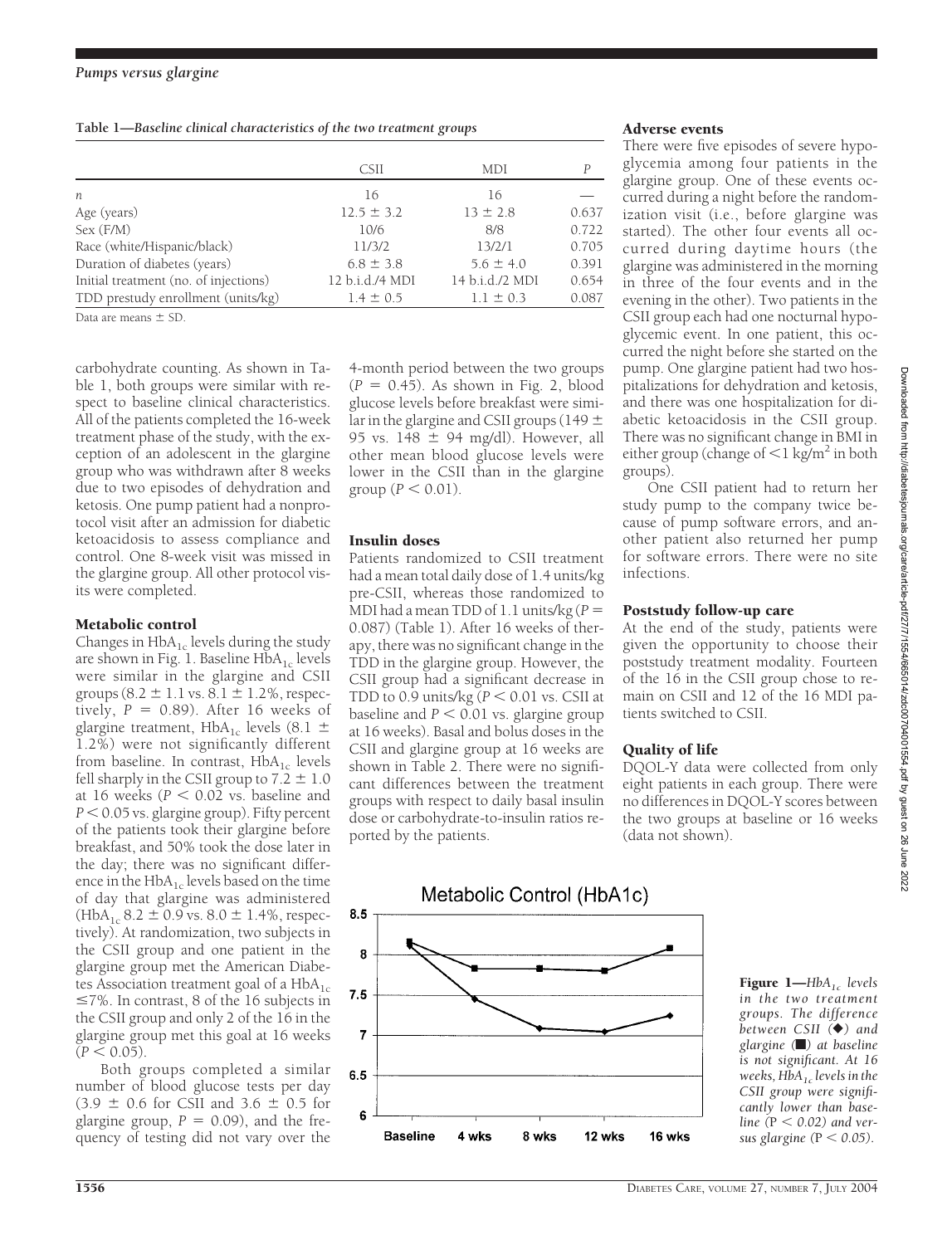

**CONCLUSIONS** — This study represents the first direct comparison of CSII and glargine-based MDI therapy in youth with type 1 diabetes using a randomized, prospective study design of short duration. The randomization process was successful in establishing two groups similar with respect to clinical characteristics, prestudy treatment regimens, and  $HbA_{1c}$ levels. Patients in the glargine group were able to maintain a level of control that they had previously achieved with more conventional injection therapy using intermediate-acting insulins. The finding of similar  $HbA_{1c}$  levels before and after glargine in our patients is consistent with the results of two prior randomized studies (9,14) in children and adolescents. In those studies, there were no significant differences in  $HbA_{1c}$  levels during MDI treatment with glargine versus MDI treatment with NPH insulin.

In contrast, patients who were randomized to CSII were able to significantly lower  $HbA_{1c}$  levels, and one-half were able to lower  $HbA_{1c}$  values to  $\leq 7.0\%$ . Improved control was achieved in this group even in the face of lower daily insulin doses compared with the prepump requirements and similar basal insulin doses of patients in the glargine group. The frequency of phone contacts was similar between the two groups within the first 2 weeks of the study. Data on the number of dose changes and frequency of telephone contacts beyond the first 2 weeks were not systematically collected. If CSII patients had more frequent telephone contacts and/or dose changes, this

could have contributed to the difference in metabolic control. CSII patients received a longer initial educational session. However, this session specifically dealt with the technology of CSII, so one would not expect this difference to explain their better metabolic control.

To the extent that fasting morning blood glucose levels represent the adequacy of overnight basal insulin replacement, there was no difference between the two groups. On the other hand, premeal and bedtime blood glucose levels were 25–55 mg/dl lower in the CSII group than in the glargine group. These differences can, in part, account for the lower  $HbA<sub>1c</sub>$ levels with CSII. Higher daytime blood glucose levels were observed in the glargine group, even though these patients reported using slightly greater insulin-to-carbohydrate ratios than CSII subjects. This discrepancy could be explained by poorer compliance in the glargine group in administering premeal and presnack doses of aspart insulin. For

Figure 2—*Mean fingerstick blood glucose levels for each meal. The difference between CSII (*-*) and glargine (*f*) at breakfast is nonsignificant. The differences between CSII and glargine at all other time points are significant (*P *0.001)*

example, failure to cover large afternoon snacks with an extra injection of aspart may have caused the elevated presupper glucose levels in the glargine group. The "bolus history"is one of the memory functions of insulin pumps used during clinical follow-up in this study. It allows clinicians to review and reinforce the need for the administration of a premeal bolus in CSII-treated patients. Such objective data are not available with MDI treatment. Various basal rates, possible only with CSII, may also have contributed to better metabolic control in this group.

Only one-half of each group successfully completed the DQOL-Y questionnaire. Although there was no difference between the groups at baseline and 16 weeks, the poor completion rate does not permit any conclusions to be drawn about diabetes-related quality of life in the current study. This issue needs to be addressed in future work.

It is also important to acknowledge the limitations of this study. Only a rela-

**Table 2—***Basal/bolus doses at 16 weeks in the two treatment groups*

|                                                                    | <b>CSII</b>   | MDI           | P     |
|--------------------------------------------------------------------|---------------|---------------|-------|
| n                                                                  | 16            | 16            |       |
| TDD (units/kg)                                                     | $0.9 \pm 0.2$ | $1.2 \pm 0.2$ | 0.003 |
| Daily basal dose (units/kg)                                        | $0.6 \pm 0.1$ | $0.7 \pm 0.1$ | 0.137 |
| Carbohydrate-to-insulin ratio (no. of grams<br>per 1 unit insulin) | $14 \pm 7$    | $10 \pm 3$    | 0.071 |
| No. daily basal rates                                              | $5.4 \pm 1.0$ |               |       |
| Mean day (7:00 A.M. to 9:00 P.M.) rate                             | $1.6 \pm 0.8$ |               |       |
| Mean night (10:00 P.M. to 6:00 A.M.) rate                          | $1.4 \pm 0.7$ |               |       |
| Data are means $\pm$ SD.                                           |               |               |       |